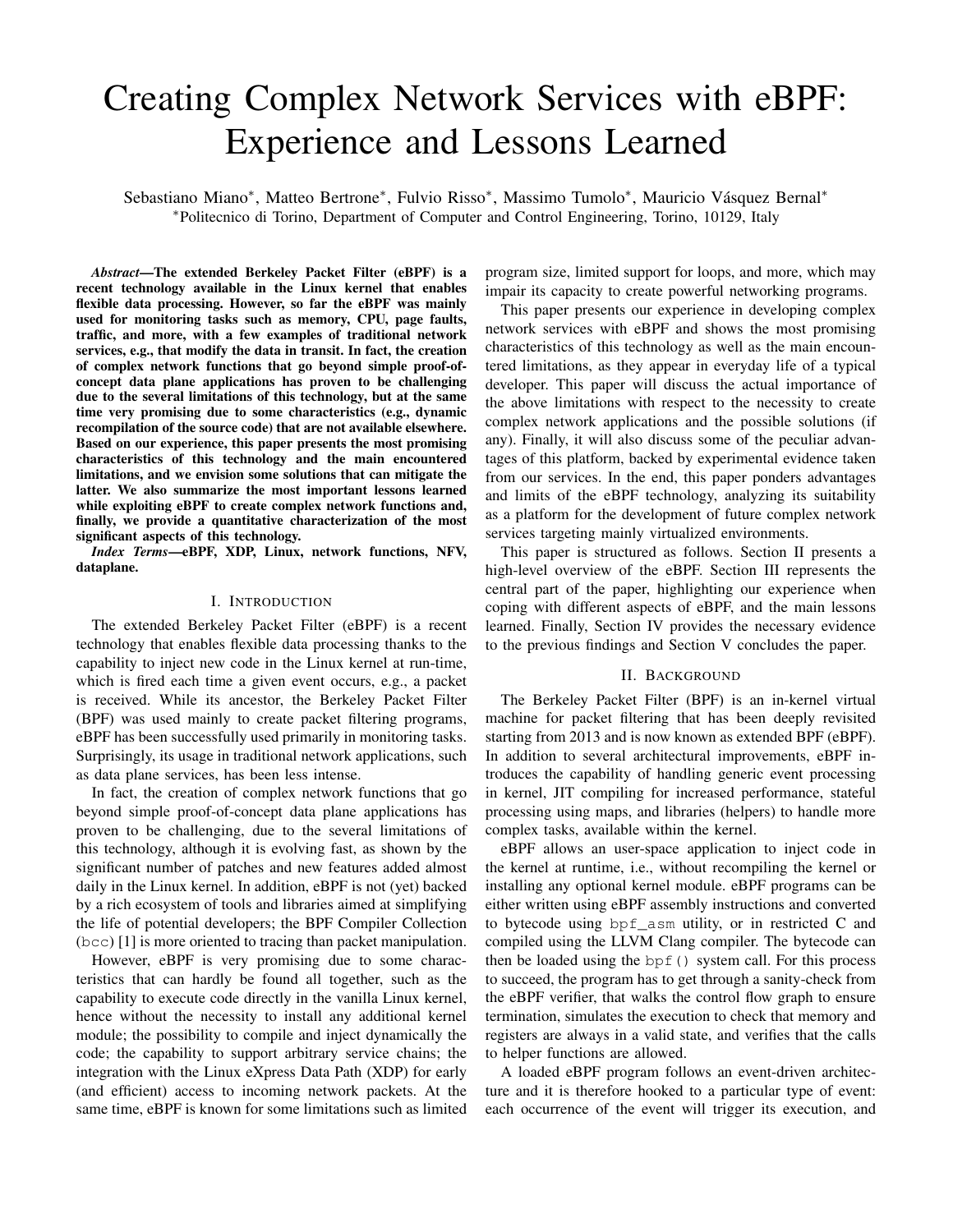

Fig. 1. eBPF overview.

based on the type of the event the program might be able to alter the event context. Furthermore, programs are stateless by their nature, as each run is independent from the others. For this reason, the eBPF provides *maps*, data structures accessible using helper functions, needed to share information between (*i*) different runs of the same program, (*ii*) different programs or (*iii*) a program and the userspace.

For networking purposes, program execution is triggered by the arrival of a packet. Two hooks are available to intercept packets and possibly mangle, forward or drop them: eXpress Data Path (XDP) and Traffic Control (TC). XDP programs intercept RX packets right out of the NIC driver, possibly before the allocation of the Linux socket buffer (skb), allowing e.g., early packet drop. TC programs intercept data when it reaches the kernel traffic control function, either in RX or TX mode.

Multiple eBPF programs can be instantiated at the same time, even attached to different hooks. Furthermore, eBPF programs can either operate in isolation (returning the packet to the hook they are attached to) or be chained, e.g., to create a more complex service, using a low-overhead linking primitive called *tail call*. Tail calls are a sort of long jump from one program to another; differently from *function calls*, this primitive does not permit to return to the previous context.

A high-level view of the eBPF architecture, including both code injection and run-time processing, is depicted in Figure 1.

#### III. EXPERIENCES AND INSIGHTS

This section presents the main challenges encountered while implementing complex network functions with eBPF, together with different insights we adopted (or could be adopted) to accomplish this task.

# *A. eBPF limitations*

eBPF suffers from some well-known limitations due to its restricted virtual machine, which are needed to guarantee the integrity of the system. This Section discusses the impact of the above limitations and highlights some other, less known issues that arise when creating network services.

*1) Limited program size:* eBPF programs are executed within the kernel context; for this reason, their size is limited to a maximum of 4096 assembly instructions to guarantee that any program will terminate within a bounded amount of time. This restriction may be limiting when creating network functions that perform complex actions in the data plane, considering that the BPF assembly instructions generated after the code compilation could be significantly higher than the number of lines of code of the C source file.

Learning 1: This limitation can be circumvented by partitioning the network function into multiple eBPF programs and jumping from one to another through *tail calls*. This technique enables the creation of network services as a collection of loosely coupled modules, each one implementing a different function (e.g., packet parsing, classification, fields modification), with a very low overhead in jumping from a piece to another, as shown in Section IV-E. This attractive feature also comes with an upper bound limit of 32 nested jumps, which we found being more than enough to implement complex services.

*2) Unbounded loops:* Since eBPF applications can be loaded at runtime in the kernel, they are checked through an inkernel verifier that ensures programs cannot harm the system. The verifier looks for multiple possible threats (e.g., state of BPF registers, type of values, etc.), rejecting the code in case backward jumps are detected, thus ensuring that all programs will terminate, but forbidding any loop in the code. We list some cases where this limitation may be a problem.

- Parsing nested headers: this is the case of IPv6, which requires to loop through all the *extensions headers* to find the last header indicating the type of the upper-layer protocol in the payload of the packet. A similar issue affects MPLS and VLAN headers, whose number of instances is not known a priori. Creating a network function that performs these actions in eBPF is not possible unless we introduce additional constraints, as described below.
- Arbitrary processing of packet payloads: this is required for example to check the presence of a signature in the payload. While there are cases in which this loop can be avoided thanks to the availability of specific helpers that perform the entire job (e.g., to recalculate the L3/L4 checksum), in general the necessity to perform a loop scanning the entire packet cannot be excluded a priori.
- Linear scanning of data structures: algorithms that require a linear scan of data structures (e.g., a map) may need to be adapted for the eBPF environment. A possible example is a firewall that looks for the rule that matches a given packet, which is usually performed through a linear scan across all the active policies.

Learning 2: Although the eBPF assembly does not support backward jumps, as far as *bounded* loop are concerned, we can exploit the pragma unroll directive of the LLVM compiler to rewrite the loop as a repeated sequence of similar independent statements. This can be achieved by imposing a constant upper bound limit to the loop, such as the maximum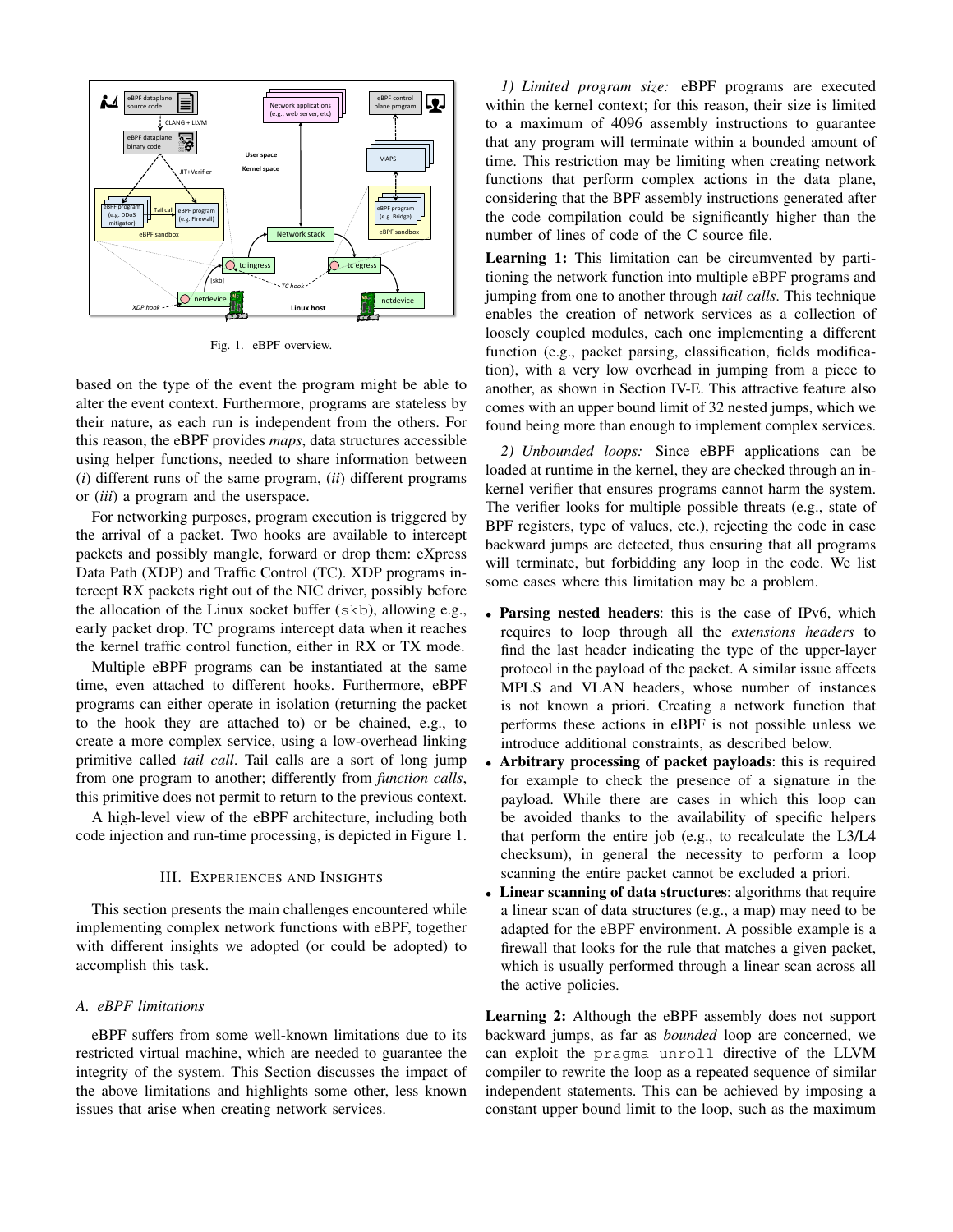number of IPv6 headers, nested MPLS labels, packet size<sup>1</sup>. This solution presents two limitations: (*i*) the size of the program increases, with the possible consequences (and solutions) shown in III-A1; (*ii*) we may not be able to guarantee that all cases are handled, e.g., in case of an exceptional number of IPv6 headers is present. However, even if the lack of the support for unbounded loops seems to be an important limitation, we found it not so critical in our programs, as it can be often circumvented by creating bounded loops, although this is left to the responsibility (and experience) of the developer.

*3) Send the same packet on multiple ports:* This is still a rather common operation even in modern local area networks, e.g., to handle broadcast frames (e.g., ARP requests), multicast, or flooding (e.g., in an 802.1D bridge). However, at least three issues can be encountered when implementing this feature. First, we may need to loop through all the interfaces to forward the packet the desired number of times; this can be implemented only if we are able to set an upper limit on the loop and unroll it (as discussed in Section III-A2). Second, the packet must be cloned before sending it on an additional interface; this can be done with the bpf skb clone redirect() helper, which simultaneously duplicates and *forwards* the original packet to a target interface. However, this helper is available only when the program is attached to the TC hook, while an equivalent helper is not available for XDP programs<sup>2</sup>. Third, if the service is part of a virtual chain composed by multiple VNFs connected through tail calls such as in [3], the aforementioned approach fails. In fact, the redirect function will be followed by a tail call, which never returns the control to the caller, hence preventing the caller code to send a packet to multiple ports.

*4) Packet-driven processing:* While the execution of an eBPF program is triggered by an event, the only event that is supported by TC/XDP programs is a frame traversing the selected kernel hook. This prevents the eBPF data plane to react to other events such a timeout that signals the necessity to periodically send a packet (e.g., neighbor greetings in routing protocols), or to refresh an expired entry in a table. The above events have to be handled elsewhere, such as in the slow path (Learning 3) or in the control plane (Section III-A6).

*5) Putting packets on hold:* In some cases, network functions may need to put the current frame on hold while waiting for another event to happen. This is the case of a router that holds a packet while waiting for an answer to its own ARP request aiming at discovering the MAC address of the next hop; the original packet should be released after receiving the ARP reply. Unfortunately, eBPF does not have a "steal" action such as in Netfilter, hence preventing this technology to take the ownership of the packet. Possible workarounds to this problem can be envisioned, such as copying the entire packet

in a temporary memory, but they may not be suited for all cases (e.g., handling retransmissions, as the packet has to be released when a timeout occurs).

Learning 3: Taken together, limitations A3-5 suggest the necessity to introduce a novel data plane component that is no longer limited by the eBPF virtual machine, which executes arbitrary code that can cope with the cases in which the current eBPF technology cannot be used. This brings to the evidence the necessity of a *slow path* module, executed in userspace, that receives packets from the eBPF program and reacts consequently with arbitrary processing defined by the developer; for example by modifying the packet and sending it back in the egress queue of a specific netdevice<sup>3</sup>. The necessity of this module is also highlighted in [4] where the authors use the OvS userspace module to process packets that do not match a flow in the OvS kernel eBPF data path.

*6) No support for complex control planes:* So far, eBPF has been used mostly for tracing applications, which feature a very simple control plane such as reading data from maps. As a consequence, existing eBPF software frameworks provide a nice set of abstractions that help developers to create data plane code (hook handling, maps, etc), while it is rather primitive with respect to the control plane, enabling userspace programs mainly to read/write data from maps. Networking services are rather different and often require a sophisticated control plane not just to read/write data from maps, but to create/handle special packets (e.g., routing protocols), to cope with special processing that may complicate (and slow down) the data plane if handled here (e.g., ARP handling; Section III-A5), or to react to special events such as timeouts (Section III-A4).

Learning 4: This results in non negligible difficulties when implementing the (complex) control plane of a service, as it forces developers to dedicate a considerable amount of time to write the code that handles common control plane operations from scratch, without any help from existing software frameworks.

## *B. Enabling more aggressive service optimization*

The traditional approach when implementing a network function is to *(i)* create a program that contains all possible use cases and control flows (branches) and *(ii)* make it completely agnostic with respect to its actual configuration, which is pushed in the data plane afterwards. With eBPF, this approach is no longer the only option; in fact, programs can be compiled from their C source code and injected in the kernel at runtime, with the system already up and running. This allows us to take advantage of the runtime service conditions (e.g., traffic pattern, service configuration, interface from which the traffic is received/sent) to empower more aggressive optimizations compared to traditional programs. This section presents three techniques of this type, enabled by the use of eBPF as data plane for our networking services.

*1) Moving configuration data from memory to code:* A conventional approach for configuring a network function is

<sup>&</sup>lt;sup>1</sup>A patch [2] that adds support for bounded loops without the necessity to use the pragma unroll directive has been recently proposed and it may be integrated in future kernel versions.

<sup>&</sup>lt;sup>2</sup>For the sake of precision, XDP offers only the  $\text{bpf\_redirect\_map}$ () helper, which sends the packet to a port but does not clone it.

<sup>&</sup>lt;sup>3</sup>In Linux, a *netdevice* is a physical or virtual network interface card.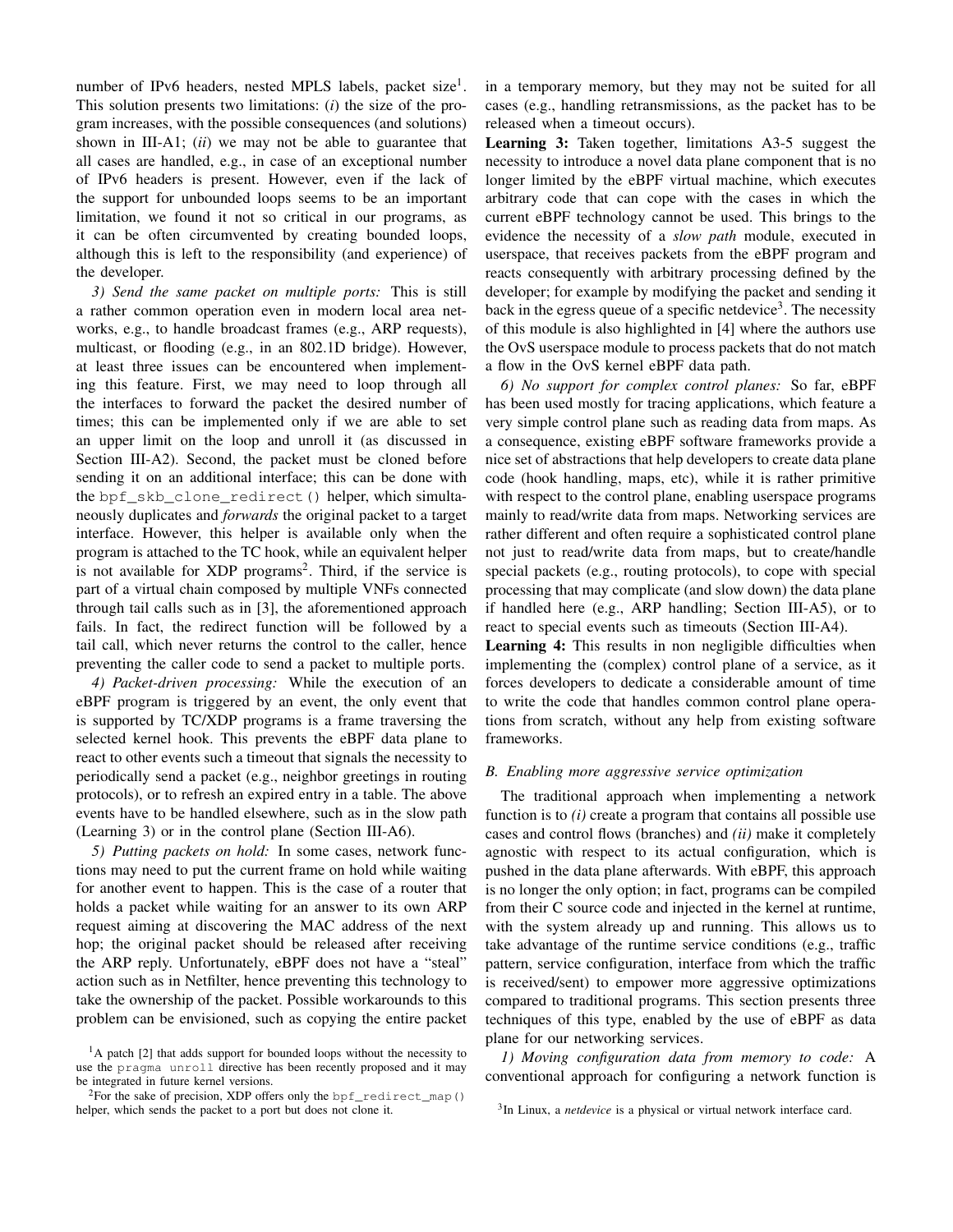to save data (e.g., the public/private ports in a NAT, the set of rules in a firewall) in memory, which will be accessed by the run-time code each time a packet is received. In the eBPF domain, this corresponds to saving data in *maps*, which provide a bidirectional userspace-kernel communication channel. While this approach is the only viable option for other technologies, eBPF enables the loading of new code dynamically, hence allowing the creation of situational-specific code that also embeds the data needed for the current processing. This technique leverages the superior processing capabilities of modern CPUs (e.g., speculative execution), trading more processing instructions for fewer memory accesses, which are known to introduce a noticeable penalty in particular when random data access patterns are required, which lead to cache ineffectiveness.

Learning 5: Hardcoding parameters in the eBPF code in a way that the service can directly use them without any explicit memory access may lead to significant performance gains (Section IV-C2). However, this requires to handle configuration changes by *dynamically reloading* the program with the updated parameters; more details will be presented in Section III-B3.

*2) Code tailoring:* A network function can have a different set of features that are not always needed at runtime. For example, our bridge supports both VLANs and Spanning Tree, but they may not be required (hence be turned off) at a given time. The amount of code needed to handle these features is not negligible and can impact the forwarding performance of the eBPF network function.

Learning 6: Our experiments showed that cutting the superfluous code, at runtime, will bring a significant reduction in the number of control flows and branches of the program, hence simplifying the new code and improving the overall performance of the service, as shown in section IV-C1.

*3) Dynamic reloading:* The previous two techniques can provide substantial performance gains; however, their value would be impacted without the possibility to *reload* the program *at runtime* with a more appropriate version, while maintaining at the same time the state (e.g., maps) and configuration of the old program. Dynamic code reloading is currently supported in eBPF, but the existing software frameworks do not offer any help, leaving this responsibility in the developer's hands and hence requiring additional complexity when writing efficient network services. Our prototypical code that supports this feature is strongly hinged on reducing the service disruption and packet loss (see Section IV-C). While the new service is compiled and injected, the old one still handles the traffic. When the new program is ready, maps of the old instance are attached to it and then atomically *swapped* by substituting the pointer to the old program with the new one. At this point, the new program will start processing the traffic, and the old one is unloaded.

## *C. Data structures*

eBPF does not have the concept of "raw" memory as used by classical computers; data are in fact stored in memory areas structured according to a predefined access model (e.g., hash map, lru map, array). As of this writing, there are seventeen types of map that can be used by an eBPF program. Even though the existing set of maps is very large and allows to fulfill the requirements of the majority of applications, in the next two subsections we present some cases in which it may not be enough.

*1) Stack map:* We may envision a service that needs to maintain a pool of elements that can be consumed (e.g., through a *pop* action to get the first free element of the pool) or produced (e.g., a *push* operation to insert an item back in the pool) atomically, hence similar to the behavior of a *stack*; this is the case of a NAT service, which needs to keep the list of available TCP/UDP ports. Unfortunately, this type of data structure is not present among the set of maps available in eBPF. Although its behavior can be emulated using an array and a global counter, used as the index of the first element to retrieve, it is subject to concurrency problems when multiple instances of the same program access the same data from different kernel threads, causing race conditions<sup>4</sup>.

*2) Map with timeout:* A typical scenario for networking functions is to have entries in a table with an associated timeout; when an entry is not accessed for a specific time interval, it expires and is removed from the list (e.g., the filtering database of a bridge). Unfortunately, eBPF does not have such a map. This behavior can be emulated by *(i)* inserting an additional field in the entry that corresponds to the current timestamp and *(ii)* check, at every access, that the item has expired; if so, the entry is deleted and the service continues as if the entry was not present. Obviously, entries that are no longer accessed will never be deleted unless an LRU (least recently used) map is used. This approach partly complies the lack of this table in eBPF (indeed, it is the approach used to implement our 802.1D bridge), even if it complicates the data and control plane of the service that must take care of discarding old entries, with possible racing conditions.

*3) Concurrent map access:* When a hook triggers an eBPF program in the kernel, multiple instances of the same eBPF application can be executed simultaneously on different cores. A normal eBPF map has a single instance across all cores and could be accessed simultaneously by the same eBPF program running on different cores. eBPF maps are native kernel objects that are protected through the kernel Read-Copy-Update (RCU) [6] mechanism, which makes their access thread safe, regardless of whether the interaction occurred from userspace or directly from the eBPF program. The fact that map access is thread-safe does not exclude the presence of data races, given the implicit multi-threading capabilities of eBPF and the impossibility to use locks.

The interaction between the control plane and the data plane is also subject to race conditions since they do not have a standard synchronization mechanism. For example in a bridge, if the cleanup of the filtering database is performed in the

<sup>&</sup>lt;sup>4</sup>The need for this type of operations in the eBPF maps has been highlighted several times on the IOVisor mailing list [5].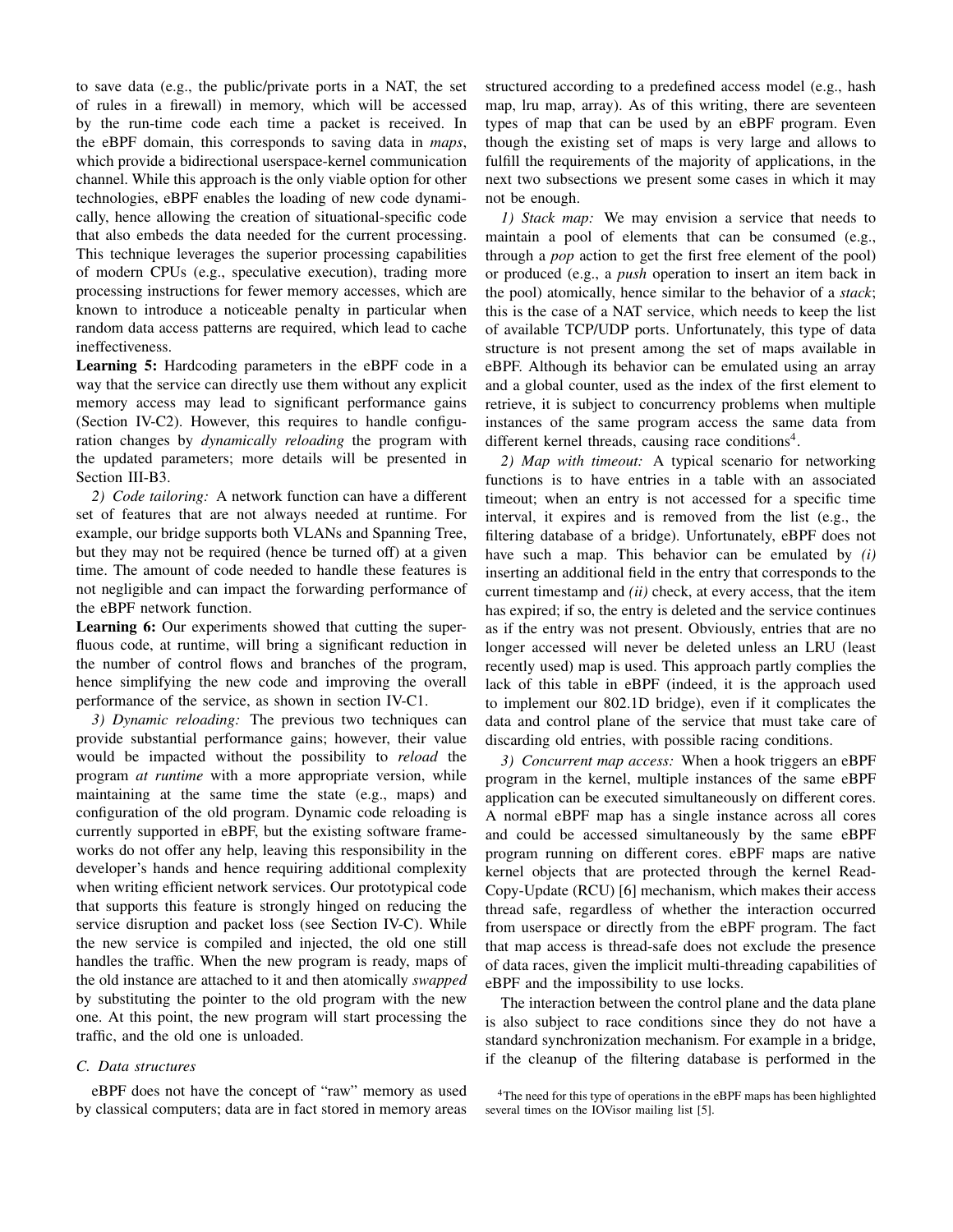control plane, we could create the following situation: (*i*) the control plane reads an entry from the filtering database and realizes that it is too old, so it must be removed, (*ii*) the data plane receives a packet for that entry and updates the filtering database with the new timestamp, (*iii*) the control plane eliminates the newly inserted entry, producing an unexpected behavior.

Learning 7: We have noticed that map access is thread-safe since these structures are protected by the RCU mechanism. However, race condition can still happen either between control and data plane or from the same eBPF program running on different cores. Unfortunately, we have not yet found a definitive and general solution for all cases. It is, therefore, the developer who has to take care of this problem and find alternative solutions depending on the application logic.

## *D. High performance processing with XDP*

XDP provides a mechanism to run eBPF programs at the lowest level of the Linux networking stack, directly upon receipt of a packet and immediately out of driver receive queues. It has two operating modes; the first one, called *Driver (or Native) mode*, is the primary mode of operation; to load eBPF programs at this level, the driver of the netdevice must support this model. Running network applications in XDP produces significant performance benefits (as shown in Section IV-D) since the application can perform operations on the packet (e.g., redirect, drop or modify) before any allocation of kernel meta-data structures such as the skb, spending fewer CPU cycles for processing the packet compared to the conventional stack delivery. The second one, called *Generic (or SKB) mode* allows using XDP within drivers that do not have native support for it, providing a simple way to use and test XDP programs with less dependencies.

In section III-D1 we show the main differences between XDP and the other network hook point, i.e., TC; we will then present the main drawbacks found in the current support of the Linux kernel for both XDP Driver (section III-D2) and XDP Generic mode (section III-D3).

*1) Limited helpers:* XDP programs are only allowed to call a subset of helpers compared to eBPF services attached to the TC layer. In general, eBPF has a set of base helpers (e.g., map lookup/update, tail calls) available for all types of programs, with some specific helpers for each category of hook; approximately 29 available in TC and only 7 in XDP. We summarize the main differences in the following list:

- *Checksum calculation:* Primitives for checksum computations were not fully available in XDP as they are in TC. It is going to be fixed in the upcoming version 4.16 [7] of the Linux kernel, but this prevents an eBPF program exploiting this feature to be executed on an older kernel. In that case, the solution is to recompute the checksum "by hand", with dedicated code in the XDP program.

- *Push/Pop headers:* XDP does not offer any helper to push and pop a VLAN tag from the packet or to perform tunnel encapsulation or decapsulation. In case this feature is needed, the XDP program can use the more generic bpf\_xdp\_adjust\_head() helper, which provides the ability to adjust the starting offset of the packet along with its size, so it is possible to manipulate the packet according to the application logic.

- *Multi-port transmission:* As already highlighted in III-A3, an equivalent of the bpf\_skb\_clone\_redirect() helper available in TC is missing in XDP. This does not allow to forward a packet on several ports at the same time, which is required by different network applications (e.g., bridge, router), unless we implement this feature in the *slow path*.

Learning 8: Writing programs with XDP does not have significant differences compared to TC; most of the actions such as direct packet modification, access to maps or the use of tail calls remain identical with the other hook points. However, the limited number of helpers forces the developer to use more generic functions or to implement those functionalities in the slow path, complicating the code and making it less portable, with the consequence that the code must different depending on the kernel hook to which it is attached.

*2) XDP Driver mode limitations:* Most XDP-enabled drivers today use a specific memory model (e.g., one packet per page) to support XDP on their devices. Among the different actions allowed in XDP, there is the possibility to redirect the packet to another physical interface (XDP\_REDIRECT). While this action is currently possible within the same driver, in our understanding, it is not possible between interfaces of different drivers. The main problem is the lack of a common layer/API that the drivers can use to allocate and free pages. With this model, when a driver performs a packet transmission, it can communicate the actual sending, back to the Rx driver, which may recycle the page without having to run into costly DMA unmap operations<sup>5</sup>. This lack of generality limits the network applications that can take advantage of the speed gain provided by XDP, that have to entrust the normal stack processing to make the correct forwarding of the packet.

*3) Generic XDP limitations:* As previously mentioned, XDP generic can be used to run XDP programs even on drivers that do not have native XDP support. Although they are executed right after the skb allocation, thus losing the advantages available in the driver mode, it still provides better performance than other hook points such as TC, as shown in section IV-D2. When triggered, XDP generic programs can modify the content of the received packet; however, if the packet data are part of a *cloned skb*, an XDP program cannot be executed on this packet, since cloned skb cannot be modified. This leads to some limitations such as handling TCP traffic; in fact, our network function running on the XDP generic hook will never be able to receive TCP traffic, since most of the packets belonging to TCP sessions are cloned, in order to be later retransmitted, if necessary.

Learning 9: Although writing programs compatible with both XDP and TC is not a significant problem, their use is not interchangeable. Using XDP programs as substitutes of TC

<sup>5</sup>An interesting discussion on this topic is available here [8]. A patch towards that direction is available in [9].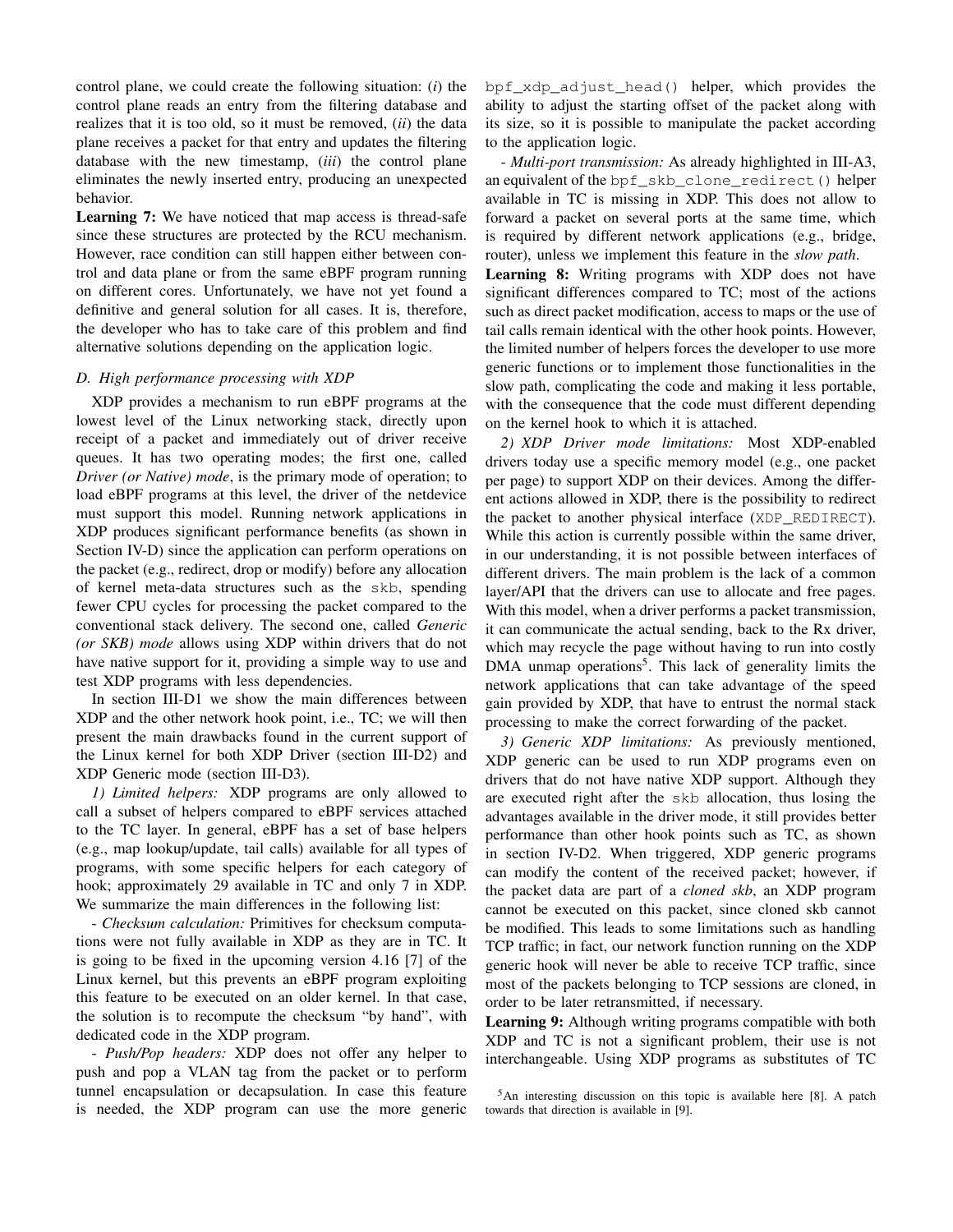services is not always possible, resulting advantageous only for specific applications. For example, connecting containers with XDP services may not be appropriate since most of its advantages given by the the early stage in which frames are captured would be lost. The XDP hook has been designed to work mainly in ingress, making tricky the modelization of services such as a firewall that would need, for example, to capture packets generated by the host and going outside the network interface; this is instead possible using TC as a hook point in ingress and in egress.

# *E. Service function chaining*

The possibility to connect eBPF programs through *tail calls* in kernel facilitates the combination of network services (e.g., bridge, router, NAT) in a virtual chain, with considerable advantages as shown in [3]. In this way, eBPF services can connect to the external world either *(i)* through a netdevice or *(ii)* through a tail call, directly to another eBPF module. However, this requires the creation of a different source code based on the port the eBPF program is attached to, since the assembly instructions used in the two cases are different, which is an unnecessary complication for a developer.

Learning 10: To make the internal logic of the service independent from the connection type, we can introduce the concept of *virtual port*, which is used by the network function to receive and forward the traffic, and we can dynamically generate the proper source code for any given port. However, the creation of this level of abstraction, so that eBPF programs are independent from the type of interconnection with the outside world, is certainly possible but requires a significant effort of the programmer as it is not explicitly foreseen by any available framework.

## IV. VALIDATION

This Section provides experimental evidence about the topics discussed in Section III, showing the impact of the main eBPF limitations and the improvements made in our prototypes. This evaluation leverages some of the network services we have implemented, hence exploiting real applications as a test-bench for our measurements.

# *A. Test environment and evaluation metrics*

Our testbed encompasses two machines (Intel i7-4770 CPU running at 3.40GHz, four cores plus hyper-threading, 8MB of L3 cache and 32GB RAM) physically connected to each other through two direct 10Gbps links terminated in an Intel X540- AT2 Ethernet NIC. Both machines feature an Ubuntu Server 16.04.4 LTS, kernel 4.14.1<sup>6</sup> , with the eBPF JIT flag enabled.

Throughput was tested by generating a unidirectional stream of 64B packets through Pktgen-DPDK 3.4.9, with a rate that is dynamically adjusted to achieve no more than 1% packet loss; depending on the test, packets may be looped back to the sender machine. Latency tests were carried out with

Moongen [10], which generates the same traffic pattern as before but it exploits the hardware timestamp on the NIC to determine the traveling time of a frame when returns back to the sender; by default, one frame every millisecond is sampled. All tests were repeated ten times and the figures contain error bars representing the standard error calculated from the different runs.

Unless explicitly stated, all tests generate traffic so that only one CPU core is involved in the processing. Consequently, throughput in case of real deployment can be much higher than the reported values thanks to the session-based traffic load balancing provided by the Linux kernel, which automatically exploits multiple CPU cores for the processing.

## *B. Overcoming eBPF limitations*

*1) Slow-path forwarding performance:* Section III-A showed the most important eBPF limitations that prevent the implementation of all the features required by complex network applications in the data path, which can be delegated to a more flexible userspace component, although with reduced performance.

To validate this module, we used our 802.1D bridge with two ports connected to the physical interfaces of the machine under test. The bridge service uses the slow path when a packet for an unknown MAC destination is received; in that case, it will be sent to the slow path module, which floods that packet to all output ports. To test this feature, we forced our bridge to send each packet to the slow path, from where they are forwarded to the output port.

Figure 2(a) shows the throughput calculated in different networking hook points, i.e., Traffic Control, XDP Generic and XDP Native between the slow path and the fast path. We can notice that, while the fast path forwarding varies depending on the hook point used (XDP performs better than the Traffic Control), the same is not valid for the slow path; the latter, in fact, uses the same mechanism to send the packet to userland regardless the hook point type to which the eBPF program is attached, hence representing the bottleneck for this test. Moreover, we notice that processing a packet in the slow path takes about three times more time than the same processing done in the kernel. In this case, the maximum forwarding rate is about 0.3Mpps regardless of packet size, since most of the time is spent in moving the packet to userspace (and back), significantly reducing the forwarding speed.

Figure 2(b) indicates the latency measurements calculated in the same conditions as before; we can notice that as long as the traffic remains below the maximum throughput calculated for each hook point, the latency values are almost the same regardless the hook type; this is due the batching mechanisms adopted by the driver that introduce a fixed cost on the packet processing. On the other hand, slow path processing incurs in a higher overhead due to the additional copy of the packet between kernel-userspace. Also, we notice how the latency grows when approaching the maximum value calculated in the previous test; in this case, the packet loss increases considerably with a consequent delay in the packet processing.

<sup>&</sup>lt;sup>6</sup>We noticed that with newer kernels (e.g.,  $4.15/6$ ) there is a marked performance deterioration, as shown in Figure 2(a), supposedly due to the fixes introduced after the Meltdown and Spectre vulnerability disclosure.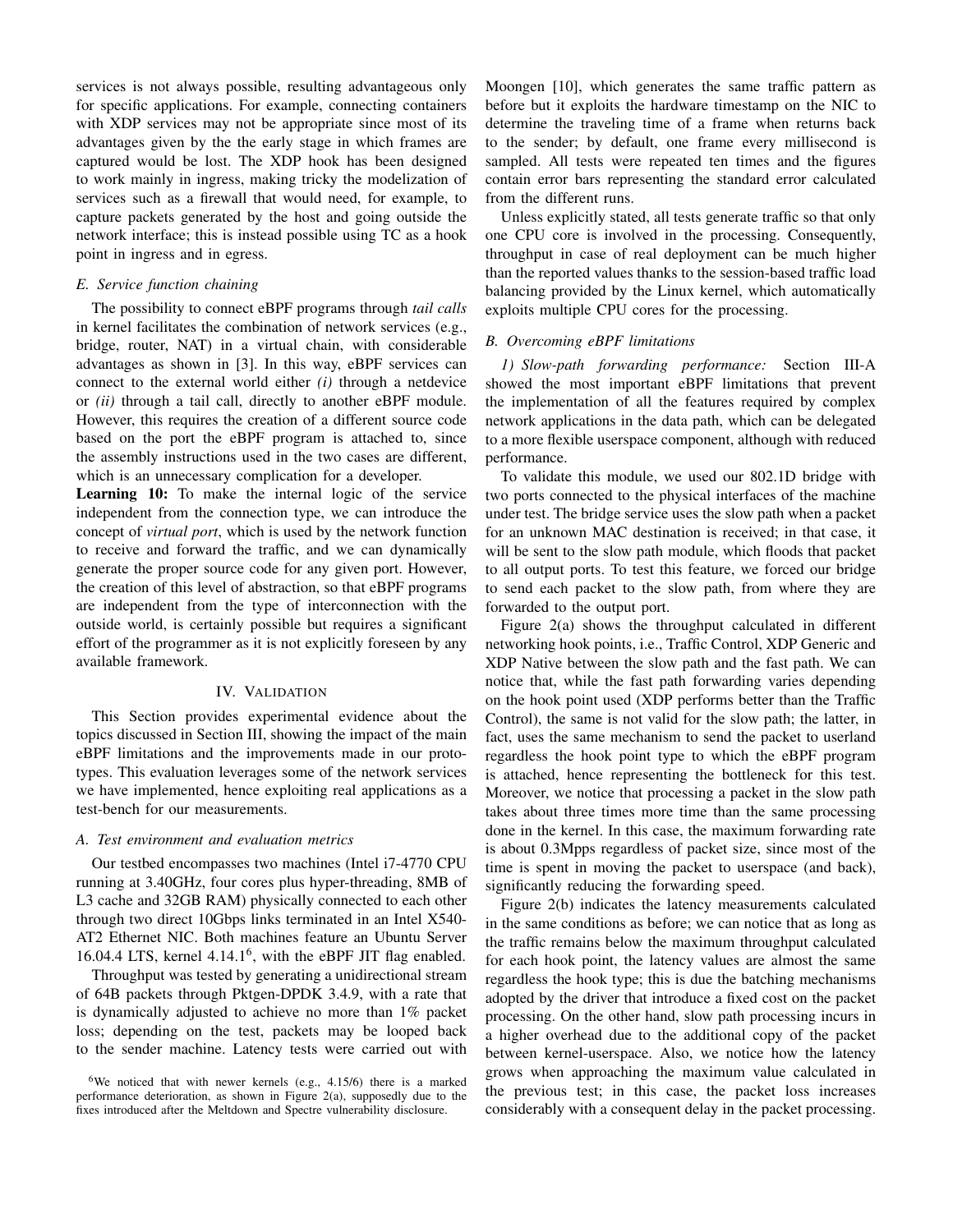

Fig. 2. Throughput (left) and latency (right) for the Bridge service when redirecting packets entirely in the fast path and when using the slow path.

For example, the throughput of the bridge service calculated in Traffic Control is 2.22Mpps, and the peak in latency is seen at 2.5Mpps (in the graph, we do not show the absolute value for readability reasons, but it is, in all three cases, over one millisecond). The same behavior is identified in XDP Generic and XDP Native, where the spike is at 3Mpps and 4Mpps respectively. These numbers indicate the importance of performing most of the actions in the eBPF fast-path, reducing the number of trips to the slow path. It is worth noticing that in real cases we have seen few packets to be raised as exceptions and sent through the slow path, being closer to 100% of the packets handled in the kernel for normal applications.

## *C. Enabling more aggressive service optimization*

*1) Code tailoring:* To evaluate the potential benefits of this technique we took our Bridge service and we changed its features at runtime, enabling the VLAN and Spanning Tree (STP) and measuring the final throughput using the same traffic, independently from the enabled feature. Figure 3(a) shows how the complexity increases, in terms of BPF instructions, when functionalities requiring more complex actions are enabled. This complexity is also reflected in the overall forwarding performance of the service, where we can see a drop of up to 20% of the throughput between the baseline, in which acts as a simple L2 learning Bridge, to the full version of the bridge that supports VLAN and STP. Note that this performance improvement would not be possible without the *code tailoring* and the *dynamic reloading*, forcing the user to work with the full version of the bridge even if those features were not required at that moment. 3. The the previous of the previous orientation is the previous of the previous of the previous previous of the Britannia minimal method of the Britannia minimal method in the properties are existent and the properties of

*2) Moving configuration data from memory to code:* To estimate the goodness of this technique, we used our bridge service, comparing the actual throughput in the three different hook points, when the optimization is enabled and when it is not, as shown in Figure3(b). In this specific case, the optimization consists in moving the content of the filtering database from memory (i.e., a map) directly into the code, with the entries statically embedded in it, for example via a switch-case on the destination MAC address to forward the packet on the right port. Obviously, we set a maximum limit to the entries directly written in the code. This feature permits to optimize the most common case, by statically inserting the entry within the code, hence avoiding (costly) memory accesses, with performance benefits ranging from 5% or 10%, with the possibility of obtaining higher gains by combining



Fig. 3. Effect on the end-to-end throughput, using the code tailoring technique (left) and the moving configuration from memory to code (right).

TABLE I RELOADING TIME OF VARIOUS EBPF SERVICES

| <b>Service</b> | C LOC | <b>BPF</b> Insn | Compilation (ms) |                | <b>Injection</b> |
|----------------|-------|-----------------|------------------|----------------|------------------|
|                |       |                 | Kernel .h        | <b>UAPL</b> .h | (ms)             |
| Firewall*      | 1094  | 1564            | 8683             | 850            | 50               |
| <b>LBDSR</b>   | 305   | 910             | 889              | 830            | 6                |
| LBRP           | 470   | 723             | 885              | 853            | $\overline{c}$   |
| Router         | 331   | 458             | 885              | 799            |                  |
| <b>Bridge</b>  | 243   | 464             | 854              | 236            | $\overline{c}$   |
| <b>NAT</b>     | 564   | 441             | 847              | 809            |                  |
| <b>DDoS</b>    | 136   | 74              | 806              | 642            |                  |

\* This service uses a chain of eBPF programs; the time shown refers to the one needed to compile and inject the entire programs chain, which comprises several eBPF programs.

*3) Reloading:* This technique is heavily used in our services (in conjunction with the ones described above) to adjust the code injected in the kernel with the updated runtime service parameters. Table I shows the cost of this technique by comparing the reloading time for different services, which can be split into two pieces. The first one is the time needed to compile the C source code into eBPF assembly instructions while the second is the time required to inject the program in the kernel, which involves a pass in the in-kernel verifier.

We notice how the compilation phase consumes most of the reloading time (we leverage bcc [1] to appropriately package eBPF modules in the kernel) while only a small part, around 1%, is spent on the in-kernel injection. Also, we realized that using the Linux standard kernel headers introduces a considerable overhead as they internally include other headers that often are not needed by our eBPF program. By carefully selecting the headers present in the uapi directory, which are often smaller and more compact, we noticed a significant reduction in compilation time, as shown in the firewall service in Table I. In fact, this service uses multiple eBPF programs in the data path; optimizing the compilation time of every small program reduces the overall reloading time of the service. It is important to notice that bcc provides additional primitives to facilitate the interaction with the eBPF ecosystem; during the compilation phase, the code is then rewritten mapping the bcc-provided helpers into the corresponding eBPF functions. The compilation time shown in the Table I is the sum of three phases (of approximately the same duration) during which the code is pre-processed, rewritten and ultimately compiled producing the final BPF assembler code.

Some works such as [11] keep compiled versions of their services and then perform an optimization directly on the